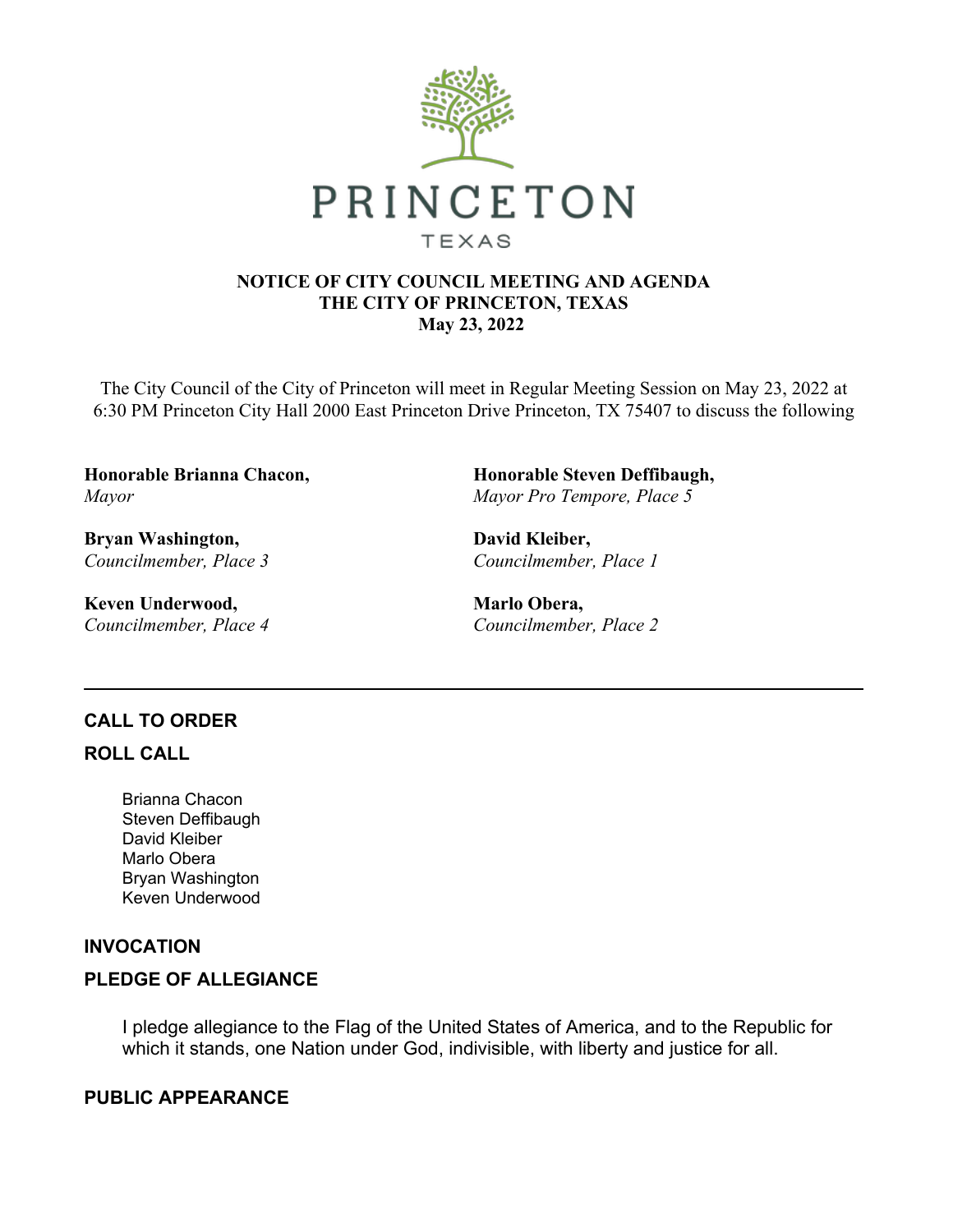Speakers are allowed 3 minutes to speak. The Council is unable to respond to or discuss any issues that are brought up during this section that are not on the agenda, other than to make statements of specific factual information in response to a speaker's inquiry or to recite existing policy in response to the inquiry.

## **MAYORS COMMENTS**

#### **CONSENT AGENDA**

Consent Agenda: All consent agenda items listed are considered to be routine by the City Council and will be enacted by one motion. There will be no separate discussion of these items unless a Councilmember so requests, in which event the item will be removed from the Consent Agenda and considered in its normal sequence on the agenda.

## **Minutes**

Discussion and possible action regarding the minutes of May 9, 2022, Regular City Council Meeting. [CC Minutes 05.09.2022 \(002\).pdf](https://legistarweb-production.s3.amazonaws.com/uploads/attachment/pdf/1389069/CC_Minutes_05.09.2022__002_.pdf)

#### **PL20220474 Preliminary Plat (Dimauro Addition)**

Discussion and possible action regarding a request from Shupe Ventura PLLC for preliminary plat approval for a property being 21.759 acres situated in the John H Sanford Survey, Abstract No. 866, Collin County, Texas.

[Staff Report PL20220474 with Exhibits.pdf](https://legistarweb-production.s3.amazonaws.com/uploads/attachment/pdf/1387061/Staff_Report_PL20220474_with_Exhibits.pdf)

#### **PL20220968 Preliminary Plat (Hazelwood Villas)**

Discussion and possible action regarding a request from Hazelwood Villas LLC for preliminary plat approval for a property being 37.83 acres situated in the Hardin Wright Survey, Abstract No. 957, City of Princeton, Collin County, Texas.

[Staff Report PL20220968 with Exhibits.pdf](https://legistarweb-production.s3.amazonaws.com/uploads/attachment/pdf/1387070/Staff_Report_PL20220968_with_Exhibits.pdf)

#### **REGULAR AGENDA**

#### **2022- Public Hearing (Winchester PID No. 2)**

**144** Public Hearing on the levy of assessments in Winchester Public Improvement District No. 2.

[Notice of Assessment Hearing \(Winchester 2\).pdf](https://legistarweb-production.s3.amazonaws.com/uploads/attachment/pdf/1388992/Notice_of_Assessment_Hearing__Winchester_2_.pdf)

#### **2022- Ordinance No. 2022-05-23-05 (Winchester PID No. 2)**

**145** Consider an ordinance levying assessments for the costs of certain improvements to be provided in the Winchester Public Improvement District No. 2. [Assessment Ordinance \(Winchester 2\) \(May 23 2022\).pdf](https://legistarweb-production.s3.amazonaws.com/uploads/attachment/pdf/1389005/Assessment_Ordinance__Winchester_2___May_23_2022_.pdf)

#### **Resolution No. 2022-05-23-R (Winchester PID No. 2)**

- **2022-** Consider a resolution approving a preliminary limited offering memorandum for
- **146** Special Assessment Revenue Bonds, Series 2022 (Winchester Public Improvement District No. 2 Project) [Resolution Approving PLOM \(Winchester 2\) \(May 23 2022\).pdf](https://legistarweb-production.s3.amazonaws.com/uploads/attachment/pdf/1389011/Resolution_Approving_PLOM__Winchester_2___May_23_2022_.pdf) [Timetable.pdf](https://legistarweb-production.s3.amazonaws.com/uploads/attachment/pdf/1389036/Timetable.pdf)

## **2022- Public Hearing (Windmore PID)**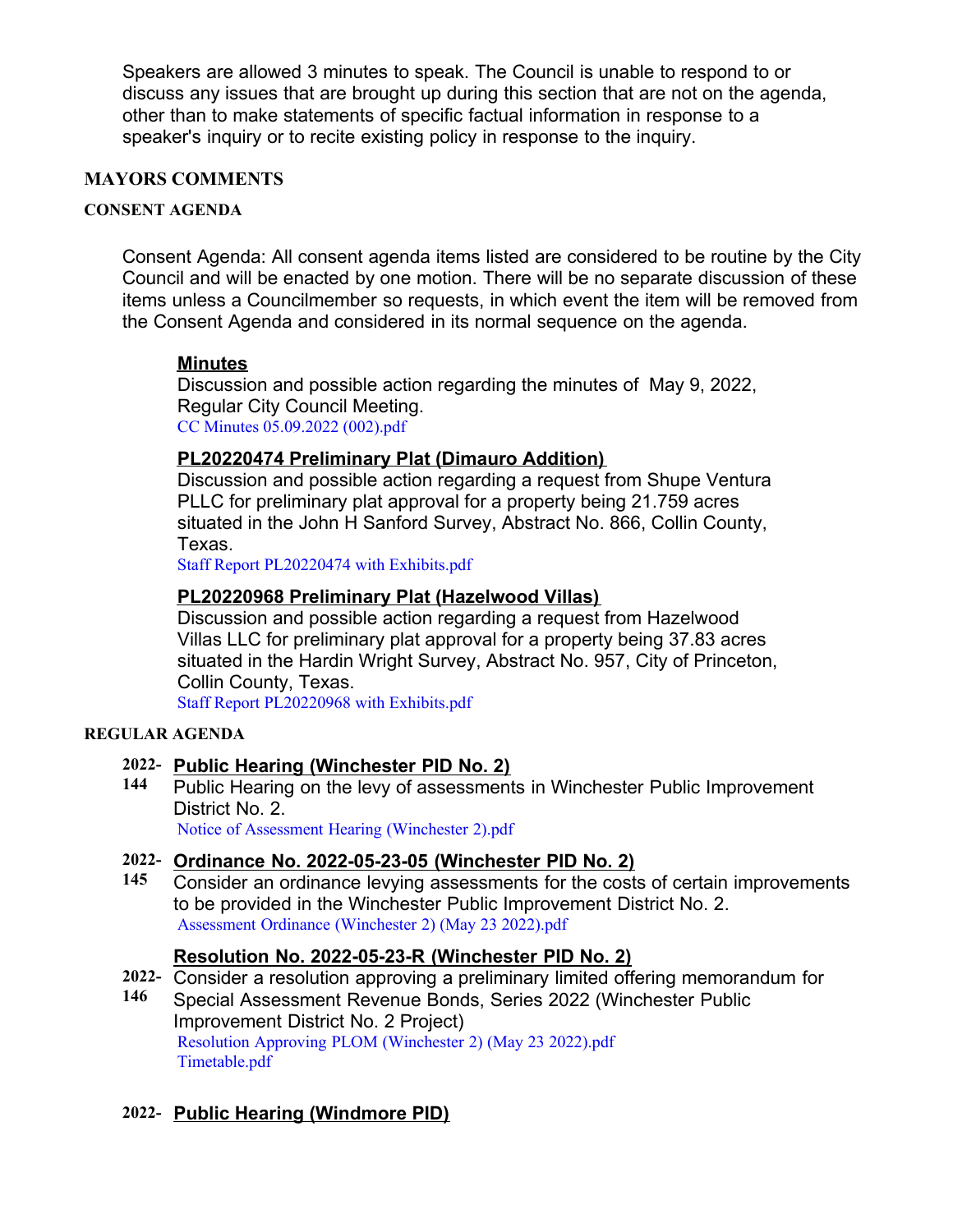**147** Public Hearing on the creation of the Windmore Public Improvement District. [Notice of Public Hearing \(creation\) \(Windmore\).pdf](https://legistarweb-production.s3.amazonaws.com/uploads/attachment/pdf/1388991/Notice_of_Public_Hearing__creation___Windmore_.pdf)

## **2022- Resolution No. 2022-05-23-R01 (Windmore PID)**

**148** Consider a resolution regarding the creation of a public improvement district and ordering public improvements to be made for the benefit of such district. [Resolution Creating PID \(Windmore PID\) \(May 23 2022\).pdf](https://legistarweb-production.s3.amazonaws.com/uploads/attachment/pdf/1389009/Resolution_Creating_PID__Windmore_PID___May_23_2022_.pdf)

## **2022- Public Hearing (Monticello Park Phase 4)**

**149** Conduct public hearing regarding a request from Anthony Loeffel, P.E., Starlight Homes Texas, LLC, for a rezoning of property from Agricultural "AG" to "PD" Planned Development, BEING a tract of land situated in the David Cherry Survey, Abstract No. 166, City of Princeton, Collin County, Texas and being all of that tract of land conveyed to The Raymond J and Mary E Robinson Revocable Living Trust and Lisa Barringer and John R Robinson, according to the document filed of record in Document No. 20110120000078260, and that 3.00-acre tract of land conveyed to Raymond J and Mary E Robinson Revocable Living Trust, according to the document field of record in Document No. 2011012000007824, both being Official Public Records, Collin County, Texas (O.P.R.C.C.T.), and being more particularly described as follows: containing 62.6264 acres or 2,728,007 square feet of land, more or less.

[PH Notice \(Rezoning Monticello Park Phase 4\).pdf](https://legistarweb-production.s3.amazonaws.com/uploads/attachment/pdf/1388938/PH_Notice__Rezoning_Monticello_Park_Phase_4_.pdf)

## **2022- Ordinance No. 2022-05-23 (Monticello Phase 4 PD#30)**

**150** Discussion and possible regarding Ordinance No. 2022-05-23 an ordinance of the City of Princeton amending the comprehensive zoning ordinance number 2016-01-25-01 of the City of Princeton, from "AG" Agricultural to "PD 30" Planned Development 30, on a portion of the David Cherry Survey, Abstract No. 166; repealing all conflicting ordinances; providing a severability clause; providing for a penalty; and providing an effective date. [Ord Zoning PD 30.pdf](https://legistarweb-production.s3.amazonaws.com/uploads/attachment/pdf/1386350/Ord_Zoning_PD_30.pdf)

# **2022- Public Hearing (Penmatsa)**

**151** Conduct public hearing regarding a request from Varma and Sireesha Penmatsa, for a rezoning of property from Agricultural "AG" to "PD" Planned Development BEING a tract of land situated in the Hardin Wright Survey, Abstract No. 957, Collin County, Texas, and being all of a called 50.357-acre tract of land described as "Tract 1" in the Special Warranty Deed with Vendor's Lien recorded in Instrument No. 20150604000663620, Official Public Records, Collin County and being more particularly described as follows: containing 2,193,451 square feet or 50.3547 acres of land. [PH Notice \(Rezoning Penmatsa\).pdf](https://legistarweb-production.s3.amazonaws.com/uploads/attachment/pdf/1388941/PH_Notice__Rezoning_Penmatsa_.pdf)

## **2022- Ordinance No.2022-05-23-01 (Penmatsa Tract PD#31)**

**152** Discussion and possible action regarding Ordinance No. 2022-05-23-01 and ordinance of the City of Princeton amending the comprehensive zoning ordinance number 2016-01-25-01 of the City of Princeton, from "AG" Agricultural to "PD 31" Planned Development 31, on a portion of the Hardin Wright Survey, Abstract No. 957; repealing all conflicting ordinances; providing a severability clause; providing for a penalty; and providing an effective date. [Ord Zoning PD 31.pdf](https://legistarweb-production.s3.amazonaws.com/uploads/attachment/pdf/1386995/Ord_Zoning_PD_31.pdf)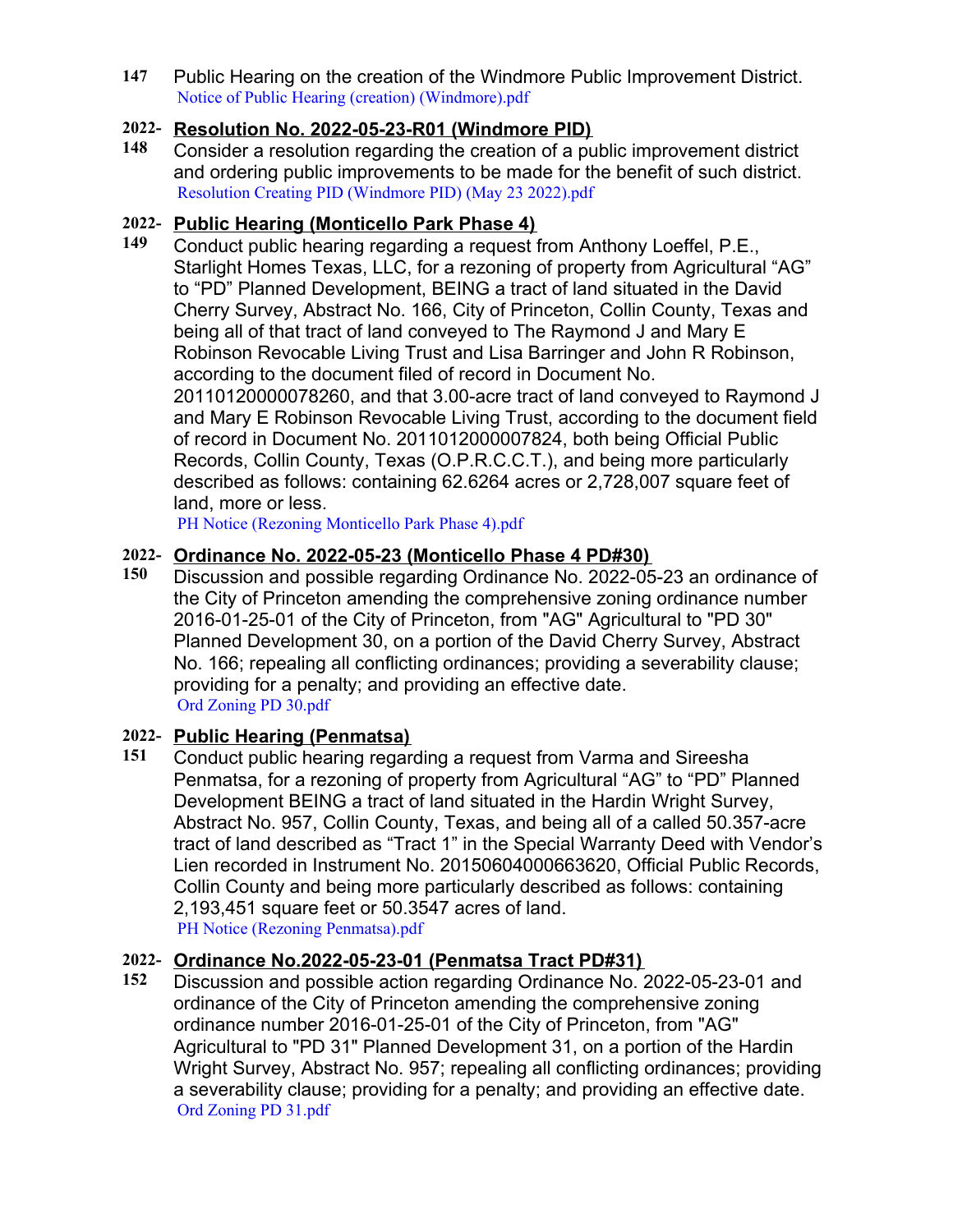# **2022- Public Hearing (Beauchamp Hills)**

**153** Conduct public hearing regarding a request from Srikanth Kommalpati, Beauchamp Hills, LLC, for a rezoning of property from Agricultural "AG" to "PD" Planned Development, BEING all that certain tract or parcel of land lying and being situated in the City of Princeton, Collin County, Texas, a part of the Hardin Wright Survey, Abstract No. 957, and being out of and a part of a 42.83-acre tract described in a deed to Aloha Village Incorporated as recorded under Clerk's Document No. 20071015001415660, Collin County Deed Records, said tract or parcel of land is herein described as follows: containing 20 acres of land, more or less.

[PUBLIC HEARING NOTICE \(Zoning Mixed Use N Beauchamp\) Beauchamp Hills, LLC.pdf](https://legistarweb-production.s3.amazonaws.com/uploads/attachment/pdf/1388960/PUBLIC_HEARING_NOTICE__Zoning_Mixed_Use_N_Beauchamp__Beauchamp_Hills__LLC.pdf)

# **2022- Ordinance No. 2022-05-23-02 (PD#32)**

**154** Discussion and possible action regarding Ordinance No. 2022-05-23-02 and ordinance of the City of Princeton amending the comprehensive zoning ordinance number 2016-01-25-01 of the City of Princeton, from "AG" Agricultural to "PD 32" Planned Development 32, on a portion of the Hardin Wright Survey, Abstract No. 957; repealing all conflicting ordinances; providing a severability clause; providing for a penalty; and providing and effective date. [Ord Zoning PD 32.pdf](https://legistarweb-production.s3.amazonaws.com/uploads/attachment/pdf/1386996/Ord_Zoning_PD_32.pdf)

# **2022- Public Hearing (Sriram Vanam)**

**155** Conduct public hearing regarding a request from Sriram Vanam, for a rezoning of property from Agricultural "AG" to "SF-2" Single Family, BEING a tract of land situated in the David Cherry Survey, Abstract No. 166, City of Princeton E.T. J., Collin County, Texas and being all of a called 19.049-acre tract of land described in a Special Warranty Deed to Sriram Rap Vanam and Sreepad Kanchanavally, recorded in Instrument No. 20170922001272570 of the Official Public Records of Collin County, Texas (O.P.R.C.C.T), and being more particularly described as follows: 19.087 acres of land, more or less. [PH Notice \(Zoning Sriram Vanam-SPP Homes\) 5.16.22.pdf](https://legistarweb-production.s3.amazonaws.com/uploads/attachment/pdf/1388975/PH_Notice__Zoning_Sriram_Vanam-SPP_Homes__5.16.22.pdf)

# **2022- Ordinance No. 2022-05-23-03**

**156** Discussion and possible action regarding Ordinance No. 2022-05-23-03 an ordinance of the City of Princeton amending the comprehensive zoning ordinance number 2016-01-25-01 of the City of Princeton, from "AG" Agricultural to "SF-2" Single Family 2, on a portion of the David Cherry Survey, Abstract no 166; repealing all conflicting ordinances; providing a severability clause; providing for a penalty; and providing an effective date. [Ordinance - SF-2 - Sriram Vanam.pdf](https://legistarweb-production.s3.amazonaws.com/uploads/attachment/pdf/1387001/Ordinance_-_SF-2_-_Sriram_Vanam.pdf)

# **2022- Public Hearing (Windmore)**

**157** Conduct public hearing regarding a request from Brad Williams, GRBK Edgewood, LLC, for a rezoning of property from Agricultural "AG" to "PD" Planned Development, BEING a tract of land situated in the William D. Thompson Survey, Abstract Number 892, Collin County, Texas and being a portion of that tract of land conveyed to Millard B. Rice, according to the document filed of record in Instrument Number 20121228001652010, Official Public Record Collin County, Texas (O.P.R.C.C.T.) and being more particularly described as follows: containing 18,6046,185 square feet or 427.0933 acres of land, more or less.

[PH Notice \(Rezoning Windmore Rice Tract\).pdf](https://legistarweb-production.s3.amazonaws.com/uploads/attachment/pdf/1388984/PH_Notice__Rezoning_Windmore_Rice_Tract_.pdf)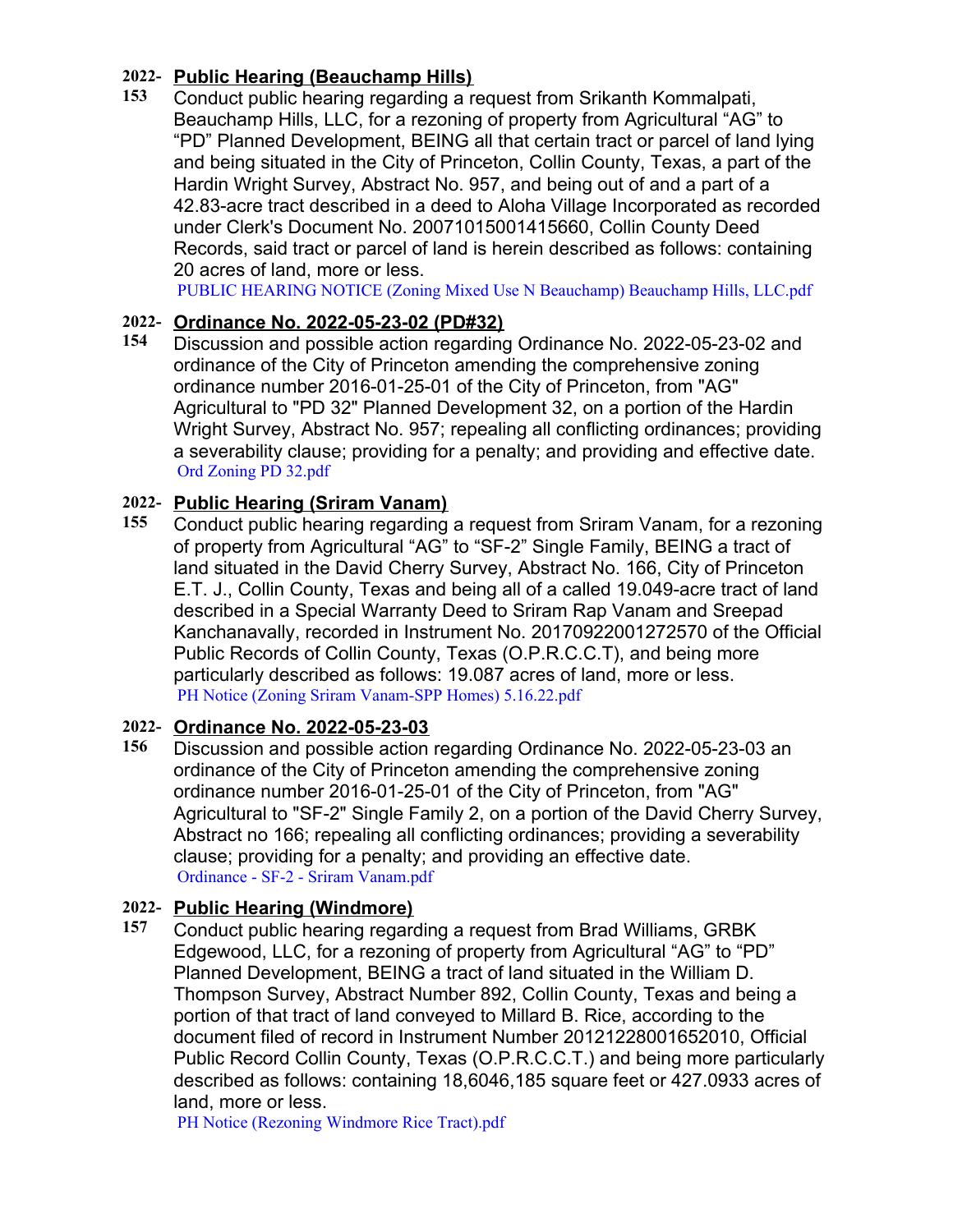# **2022- Ordinance No. 2022-05-23-04 (Windmore PD#33)**

**158** Discussion and possible action regarding Ordinance No. 2022-05-23-04 an ordinance of the City of Princeton amending the comprehensive zoning ordinance number 2016-01-25-01 of the City of Princeton, from "AG Agricultural to "PD 33" Planned Development 33, on a portion of the William D. Thompson Survey, Abstract No.892; repealing all conflicting ordinances; providing for a penalty; and providing an effective date. [Ord Zoning PD 33.pdf](https://legistarweb-production.s3.amazonaws.com/uploads/attachment/pdf/1387053/Ord_Zoning_PD_33.pdf)

## **2022- Oncor 2022 General Rate Case - Suspension Resolution**

**159** Discussion and possible action regarding Resolution No. 2022-05-23-R02 the Oncor 2022 General Rate Case- Suspension Resolution. [Oncor SOI-2022-Resolution-Suspension-2-RESOLUTION-FINAL051322.pdf](https://legistarweb-production.s3.amazonaws.com/uploads/attachment/pdf/1389050/Oncor_SOI-2022-Resolution-Suspension-2-RESOLUTION-FINAL051322.pdf) [Oncor SOI-2022-Resolution-Suspension-1-AIS-FINAL-051322.pdf](https://legistarweb-production.s3.amazonaws.com/uploads/attachment/pdf/1389057/Oncor_SOI-2022-Resolution-Suspension-1-AIS-FINAL-051322.pdf)

#### **2022- Police Vehicles**

**160** Discussion and possible action regarding the purchase of 6 Police Cars and the payoff of the 2020 Tax Note through BB&T. [79-1000-0569-0\\_A\\_794M\\_Multimode\\_LED\\_Emitter 1 .pdf](https://legistarweb-production.s3.amazonaws.com/uploads/attachment/pdf/1389031/79-1000-0569-0_A_794M_Multimode_LED_Emitter_1_.pdf) [BH1059 Princeton PD Multimode emitters.pdf](https://legistarweb-production.s3.amazonaws.com/uploads/attachment/pdf/1389032/BH1059_Princeton_PD_Multimode_emitters.pdf) [BBT DISBURSEMENT.xlsx](https://legistarweb-production.s3.amazonaws.com/uploads/attachment/pdf/1389033/BBT_DISBURSEMENT.pdf) [Capital Lease-6 PD vehicles.xlsx](https://legistarweb-production.s3.amazonaws.com/uploads/attachment/pdf/1389034/Capital_Lease-6_PD_vehicles.pdf)

#### **2022- Solicitors Ordinance**

**161** Discussion and possible action regarding possible amendments to Article V of the City Code of Ordinances, Solicitor Ordinance.

#### **2022- Beauchamp Boulevard**

- **162** Update and discussion on the completion and opening of Beauchamp Blvd. North.
- **2022- CR 458**
- **163** Discussion and possible action regarding the status of CR 458 and what can be done to improve the condition.

## **2022- Future Agenda Items**

**164** Possible action to approve a request for items to be placed on a future agenda and NOT for discussion of these requests.

## **EXECUTIVE SESSION**

Executive Session: Under terms of Chapter 551 of Texas Government Code the City Council may enter into CLOSED SESSION or Executive Session to discuss the following:

Section 551.071 (2) Texas Government Code. Consultation with the City Attorney on a matter in which the duty of the attorney to the governmental body under the Texas Disciplinary Rules of Professional Conduct of the State Bar of Texas clearly conflicts with this chapter on any posted agenda items. 1) Social Media

# **ACTION PERTAINING TO EXECUTIVE SESSION**

# **REPORT AGENDA**

1) Next Home Rule Charter Meeting, Wednesday, June 1, 2022, @ 6:30 p.m.